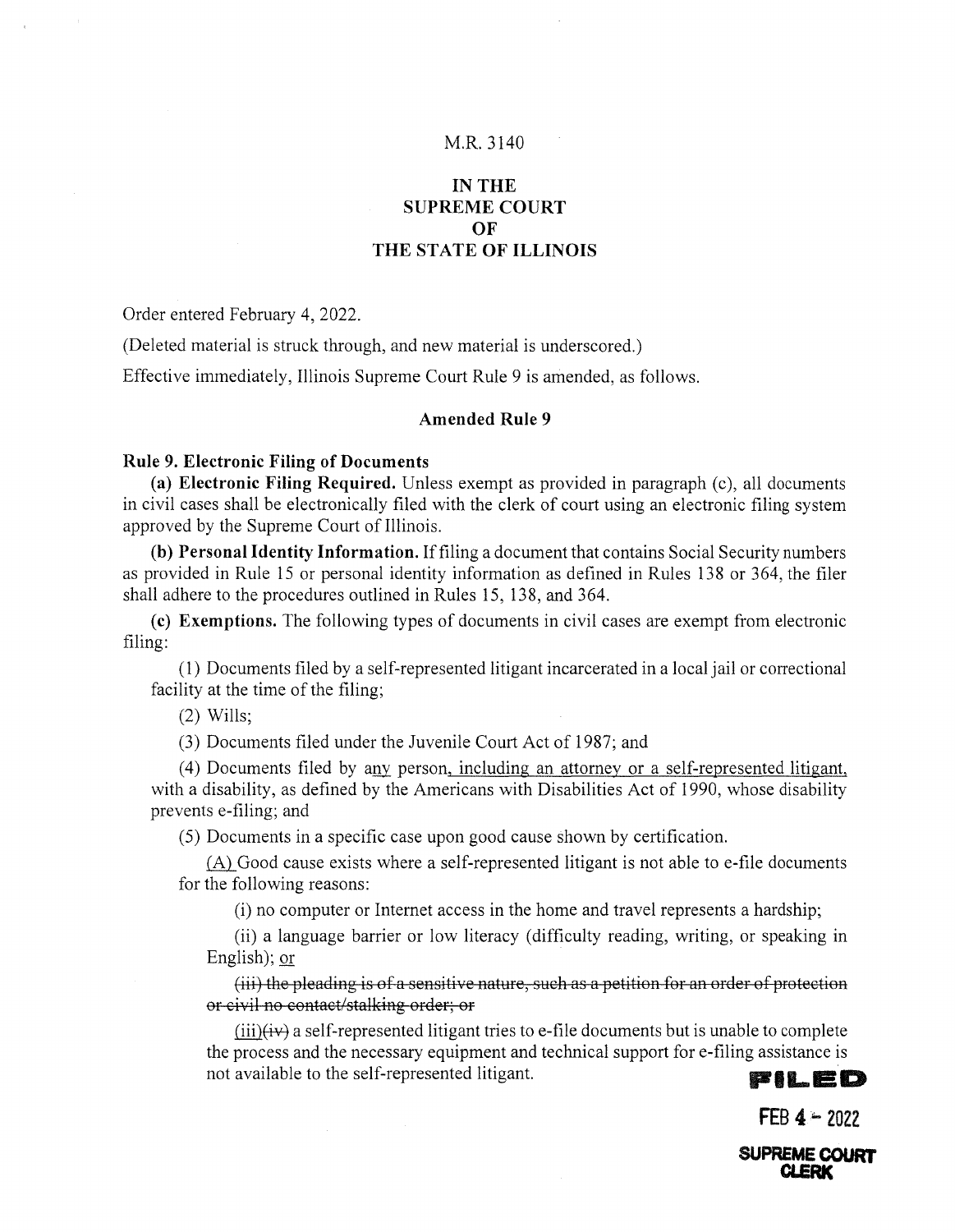(B) Good cause also exists where any person, including an attorney or self-represented litigant, is filing a pleading of a sensitive nature, such as a petition for an order of protection or a civil no-contact/stalking order.

A Certification for Exemption From E-filing, which includes a certification under section 1-109 of the Code of Civil Procedure, and any accompanying documents shall be filed with the court—in person or by mail. The Certification for Exemption From E-filing and documents may also be filed by other means, such as e-mail, if permitted by the local court. The court shall provide, and parties shall be required to use, a standardized form expressly titled "Certification for Exemption From E-filing" adopted by the Illinois Supreme Court Commission on Access to Justice. Judges retain discretion to determine whether good cause is shown. If the court determines that good cause is not shown, the court shall enter an order to that effect stating the specific reasons for the determination and ordering the litigant to e-file thereafter.

Judges retain discretion to determine whether, under particular circumstances, good cause exists without the filing of a certificate, and the court shall enter an order to that effect.

**(d) Timely Filing.** Unless a statute, rule, or court order requires that a document be filed by a certain time of day, a document is considered timely if submitted before midnight (in the court's time zone) on or before the date on which the document is due. A document submitted on a day when the clerk's office is not open for business will, unless rejected, be file stamped as filed on the next day the clerk's office is open for business. The filed document shall be endorsed with the clerk's electronic file mark setting forth, at a minimum, the identification of the court, the clerk, the date, and the time of filing.

(1) If a document is untimely due to any court-approved electronic filing system technical failure, the filing party may seek appropriate relief from the court, upon good cause shown.

(2) If a document is rejected by the clerk and is therefore untimely, the filing party may seek appropriate relief from the court, upon good cause shown.

**(e) Filer Responsible for Electronic Submissions.** The filer is responsible for the accuracy of data entered in an approved electronic filing system and the accuracy of the content of any document submitted for electronic filing. The court and the clerk of court are not required to ensure the accuracy of such data and content.

**(f) Effective Date.** This rule is effective July 1, 2017., for proceedings in the Supreme Court and the Appellate Court. For proceedings in the circuit court, this rule is effective January 1, 2018.

Adopted June 22, 2017, eff. July 1, 2017; amended Dec. 13, 2017, eff. immediately; amended Dec. 12, 2018, eff. immediately; amended Dec. 19, 2019, eff. Jan. 1, 2020; amended August 14, 2020, eff. immediately; amended Feb. 4, 2022, eff. immediately.

# **Committee Comments**

(December 13, 2017)

#### (Revised February 4, 2022August 14, 2020)

a. The implementation of electronic filing in Illinois courts should not impede a person's